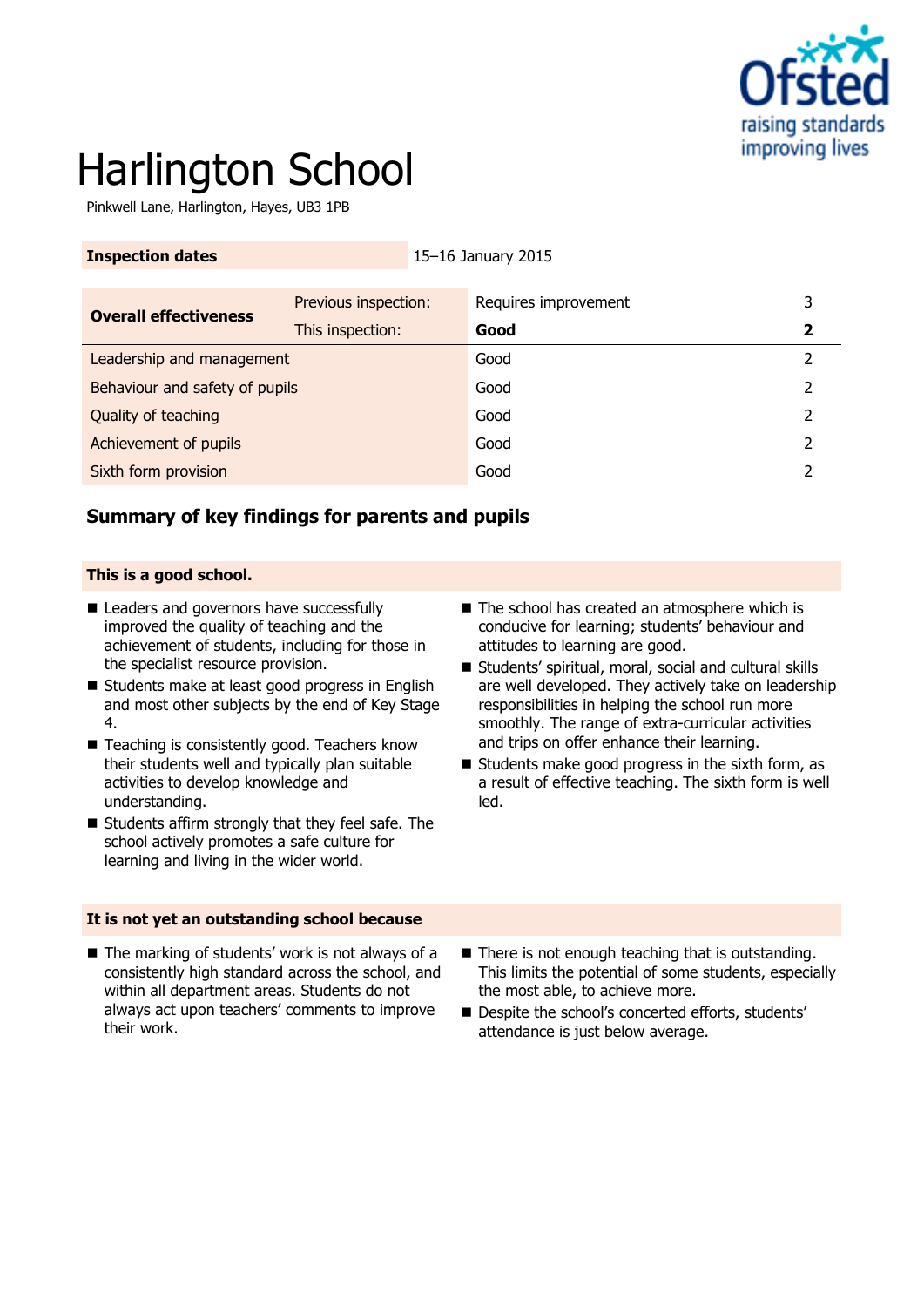# **Information about this inspection**

- The inspection team visited 36 lessons, observing 34 teachers. Seven lessons were observed jointly with members of the senior leadership team. Inspectors also conducted a series of further brief observations of students' learning, behaviour and achievement, especially in mathematics.
- **Inspectors looked at students' work and observed the supervision of the students between lessons, break** and lunchtime within the school day.
- A number of meetings were held with groups of students, governors, the senior leadership team and staff. A number of telephone conversations took place with a representative/representatives of the local authority and the off-site provision providers.
- Inspectors took account of the 10 responses available on the online Parent View questionnaire, and considered the school's own survey of the views of parents and carers. In addition, they took account of the responses to the staff survey.
- **Inspectors observed the school's work and looked at its improvement plans, records and analyses of** students' behaviour. The inspectors also looked at the tracking of students' progress and a range of students' work, interviewing some students about their learning. They scrutinised attendance figures, documentation and evidence of safeguarding measures. Information for parents and carers was also reviewed from the school website.

## **Inspection team**

| Ray Lau, Lead inspector | <b>Additional Inspector</b> |
|-------------------------|-----------------------------|
| <b>Howard Lay</b>       | <b>Additional Inspector</b> |
| <b>Fatiha Maitland</b>  | <b>Additional Inspector</b> |
| <b>Adam Mirams</b>      | <b>Additional Inspector</b> |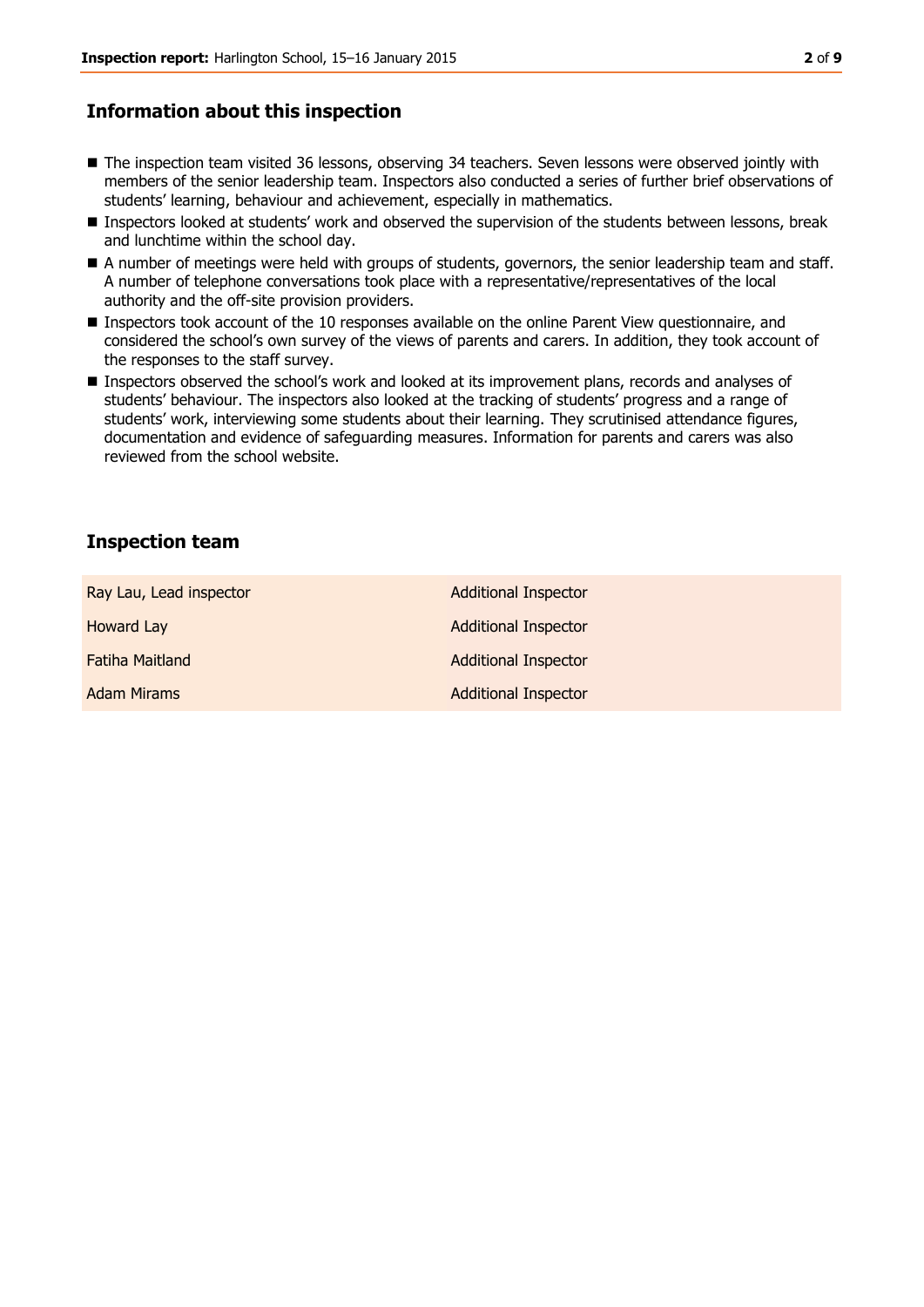# **Full report**

# **Information about this school**

- The school is larger than the average-sized secondary school.
- Most students are from minority ethnic backgrounds. A large majority of these students speak English as an additional language.
- $\blacksquare$  The proportion of disadvantaged students supported by the pupil premium is above the national average. This is additional funding provided to the school for students known to be eligible for free school meals or looked after by the local authority.
- A few students are disabled or have special educational needs. This is below average compared with other schools. Ten students currently have a statement of special educational needs.
- Four students are educated in alternative off-site provision. These students are educated at Springboard and Hillingdon Tuition Centre. Given the very small numbers, the specific outcomes for these students are not reported upon.
- The school meets the government's floor standards, which set the minimum expectations for achievement and progress at the end of Year 11. Early entry to examinations is not used.
- $\blacksquare$  The school provides a specialist resource provision for physical disability that caters for up to seven students.
- The school has a very high proportion of students who enter and leave the school at different times of the academic year.

# **What does the school need to do to improve further?**

- Improve the quality of teaching and raise achievement so that both are outstanding by::
	- all students, and especially the most able, are provided with work that consistently challenges them
	- students' work is marked rigorously in all subjects and gives specific information on what students must do to improve
	- $-$  students have time to act upon the oral and written feedback given by teachers
- Improve attendance, so that this is at least in line with the national average.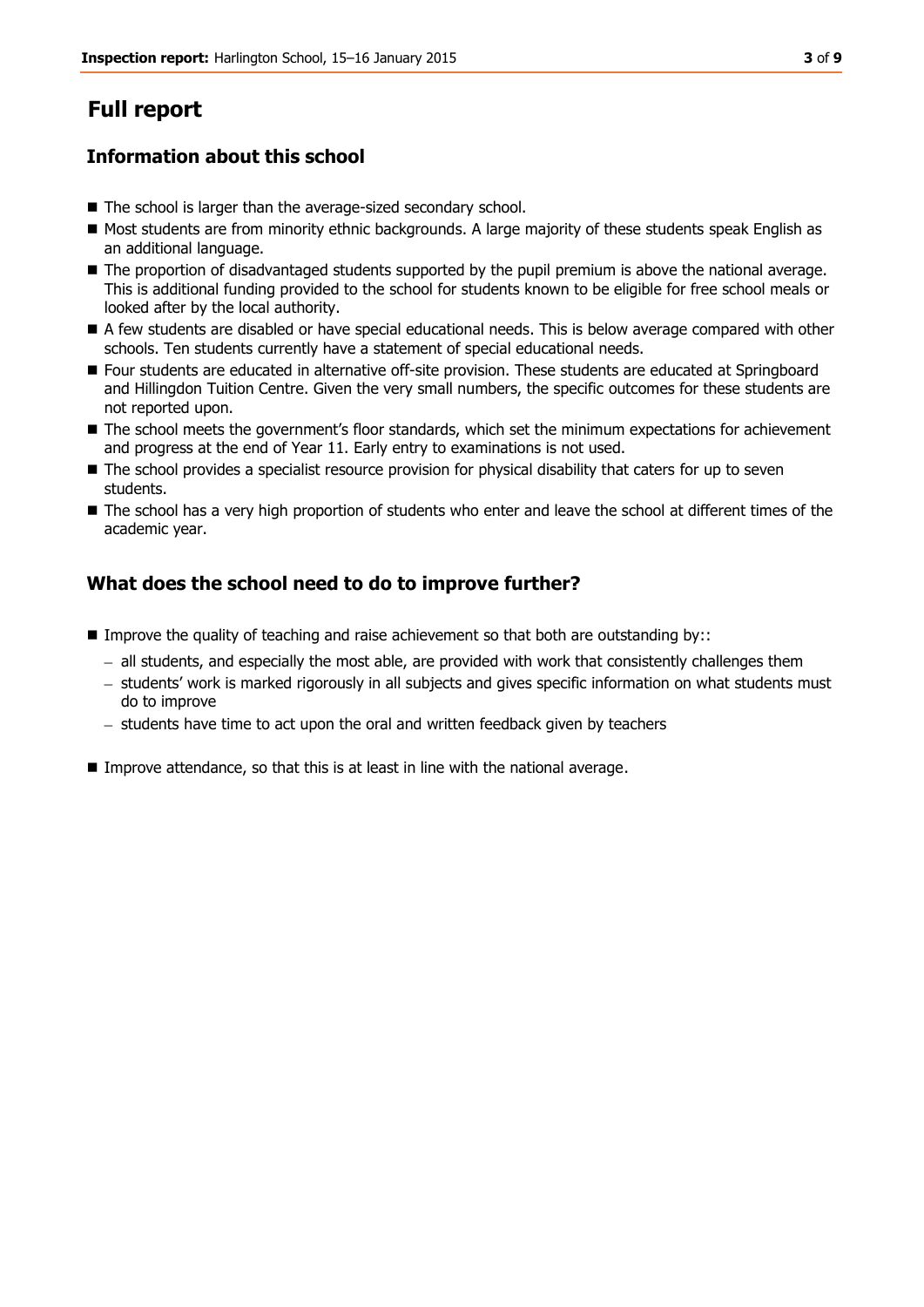# **Inspection judgements**

### **The leadership and management are good**

- **Since the previous inspection, the headteacher has provided strong and decisive leadership. She has** worked in partnership with the senior leadership team to rapidly improve the quality of teaching and students' achievement. Leaders know the school's strengths and weaknesses well and use the information to sharply focus on key areas for development.
- Leaders have ensured that the arrangements for safeguarding meet statutory requirements. Checks made on the suitability of staff are robust.
- The leadership of teaching is good. This has resulted in consistently effective teaching across almost all subject areas. There is a strong programme of professional development. Teachers comment positively on the number of opportunities for enhancing their knowledge and skills. The school uses mentoring and coaching support well to develop the good practice of teachers.
- The additional funding for disadvantaged students which the school receives is spent prudently on extra staff, to lower class sizes and to provide extra support for eligible students. As a result, their achievement is good.
- The school ensures equality of opportunity for different groups of students through robust and accurate checks on their performance. These are undertaken regularly to ensure all students make at least good progress.
- Subject leaders accurately monitor the quality of learning and students' achievement within their areas of responsibility.
- Despite facing some challenges in recruiting high quality staff in a few subject areas, the school is making concerted efforts to improve the quality of teaching through a range of creative means. For example, the school has strengthened links with initial teacher training providers to create opportunities for the potential recruitment of new teachers.
- **Leaders effectively monitor the progress and attendance of learners attending alternative provision,** through regular visits to the providers.
- The effective leadership of the resource provision ensures that students are well supervised. Staff carefully monitor and track students' progress.
- The local authority has provided useful support in monitoring the school's quality of teaching and has reviewed aspects of leadership and management. This has provided valuable external moderation of judgements and has contributed successfully to the improvements seen in the quality of teaching and leadership.
- **The subjects that students study across the school are broad and balanced. There is a range of** enrichment activities that effectively support and develop students' spiritual, moral, social and cultural development. The level of respect and tolerance for others is high, contributing effectively to a climate where discrimination is not tolerated. This is a key strength of the school.
- There is a high uptake in, and enjoyment of, sporting and artistic activities. As a result, students are aware of how to keep themselves healthy and are proud to participate in many activities that promote their well-being.
- **Students are well prepared for life in modern Britain through a range of assemblies and planned activities.** For example, students debate a range of topics in personal, social and health education.
- As a result of good quality advice and guidance, students are well prepared for the next stages of their education and future careers. Many students go on to university.

### ■ The governance of the school:

- Since the previous inspection, the governing body has become much sharper in challenging and holding school leaders to account for students' achievement. For example, it has held them accountable for the performance of students and the quality of teaching in mathematics. The governors are well informed and know how well different groups of learners achieve.
- Governors discharge their statutory duties effectively and are knowledgeable about how teachers' performance is managed. They ensure that pay progression is not automatic. They hold school leaders to account for improving the quality of teaching, and check that decisive action is taken in the few instances when performance falls below expectations.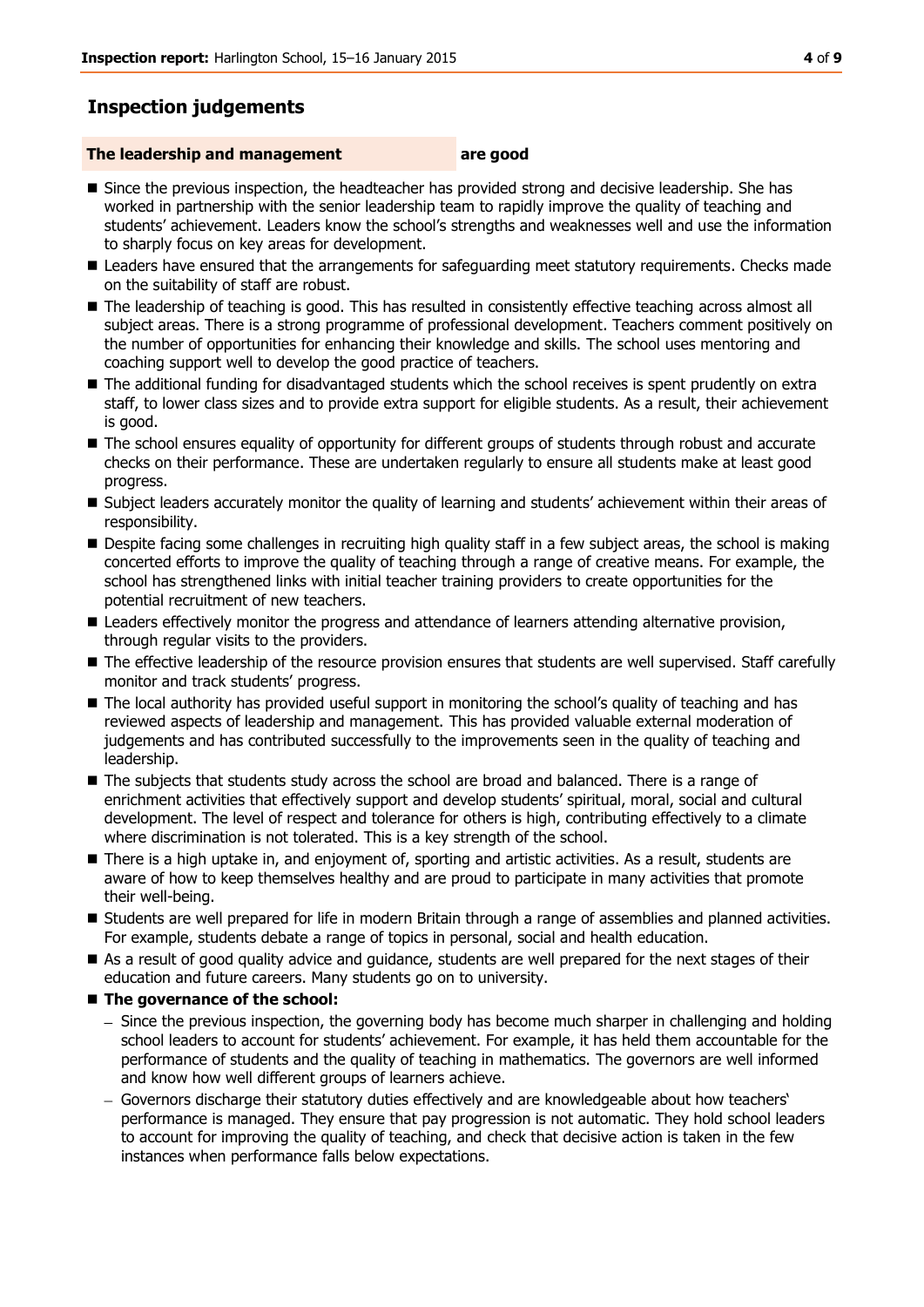#### **The behaviour and safety of pupils are good**

#### **Behaviour**

- $\blacksquare$  The behaviour of students is good.
- **E** Students, including those in the resource provision, are proud to be part of the school and they are positive and ambitious for the future. Students make significant contributions to the running of the school. The arts and sports leaders host, run and organise a number of different events that strengthen students' social and cultural skills. The senior student leadership team actively supports the work of the school, including organising events to raise money for charities.
- In most lessons, students behave well and respond positively to the activities that are provided. In a Year 8 dance lesson, students were learning to 'hand jive' and were given opportunities to make up their own moves to a section of the music. This enabled students to explore and develop their learning with interest and enthusiasm.
- While students work well and show good attitudes to learning, they do not always demonstrate a strong desire to extend their learning further. Very occasionally, where the learning is not sufficiently challenging, they become less interested. Students studying off-site enjoy their learning, and behave and attend well.
- Students are punctual to lessons and wear their uniform with pride. Generally, their work is presented neatly and to a good standard. Very occasionally, where students are not fully motivated, there are examples of poor presentation in their books.
- **Despite the school's efforts and targeted work with families that are hard to reach, attendance levels** remain just below the national average. The school is taking further action to improve students' engagement by improving further the quality of teaching to encourage students to attend more regularly.

#### **Safety**

- $\blacksquare$  The school's work to keep students safe and secure is good. There are comprehensive steps taken to ensure that entry to the school building is secure and restricted. Appropriate documentation is suitably completed for trips and other external visits.
- Students are aware of the different types of bullying and acknowledge that when an incident occurs, they are comfortable in reporting this. This also includes those in the resource provision. Any incidents are swiftly dealt with by the school to ensure students' safety. Students are aware of the dangers of the internet and social media.
- Students are encouraged to report the use of racist language or derogatory words that could offend other students; leaders take prompt action to address this.
- The subjects that students study, including personal, social and health education, ensure that they adopt safe practices. For example, they demonstrate a wide range of knowledge when cooking food. Students are aware of different types of safe and unsafe situations. They follow the school's guidelines and advice about how to protect themselves.

#### **The quality of teaching is good**

- Much of the teaching in literacy, reading and mathematics and many other subjects is now good, representing clear improvement since the previous inspection. The impact of teaching on learning in the resource provision is also good. Teachers know the students' prior levels of knowledge and skills well. They use this information well to plan suitable activities. Most students understand what they are learning which contributes to their good progress.
- Strong relationships exist between the teacher and students which supports well students' enjoyment of their learning. There is effective use of skilful questioning. Where students do not understand the task, teachers act swiftly and re-shape the tasks, so that the students learn more quickly.
- The teaching of literacy is a key strength of the school. Students' speaking and listening and writing skills are well-developed. The use of subject specific key words are effectively promoted. In a Year 10 music lesson seen during the inspection, students used music vocabulary with confidence and applied this well to improve their performance.
- **Students enjoy reading and read a range of different books for information as well as for enjoyment.**
- The school is becoming increasingly successful in improving the quality of teaching in mathematics, which historically has been less strong than in some other subjects, including English. Teachers are now using many suitable resources to help students learn and apply their knowledge of mathematical concepts. In Year 11 mathematics lessons, students' commitment and hard work has enabled them to develop and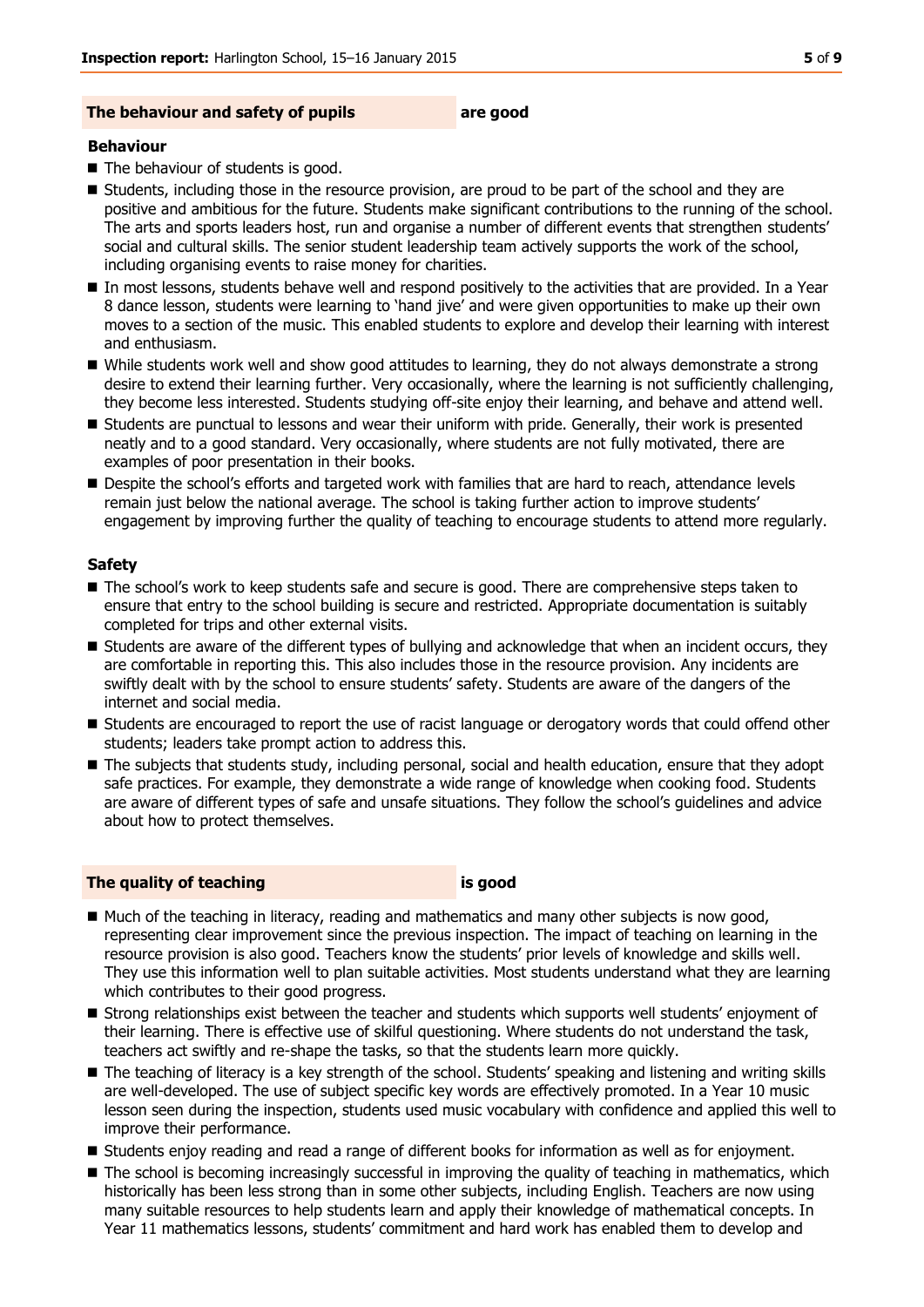apply their calculation skills particularly well.

- **Teaching is not outstanding because there is not enough exemplary practice across all subjects.** Sometimes, where teaching is not as strong, some of the most able students, in particular, are not challenged enough.
- While there are examples of effective marking, feedback and assessment of students' work, there is variability within some subject areas and across the school. While many students act upon the feedback provided by the teacher, this is not consistent across all subjects.

| The achievement of pupils | is good |
|---------------------------|---------|
|---------------------------|---------|

- Students enter the school with attainment levels that are well below average. They make good progress across most subjects, including English, science, the humanities and languages
- The proportion of students achieving well in English is consistently high. Achievement in mathematics is not as strong, although the rates of progress for most groups is similar to that for all students nationally.
- Disadvantaged students make at least good progress across almost all subjects; their progress is especially rapid in English. The gap in students' attainment in English when compared both to other students in the school and other students nationally is approximately one half of a grade. However, the gaps in mathematics both in the school and nationally, are wider, at least one grade. The school continues to take decisive action to improve the quality of teaching in mathematics, which has resulted in the gaps closing, particularly in Key Stage 3 and 4.
- The achievement of disabled pupils and those who have special educational needs, including those who are in the specialist resource unit, is good. This is a result of well-targeted support provided by staff and a range of strategies that enable students to develop their skills effectively.
- **Students who enter the school at different times during the admission year make good progress. Students** who are in the early stages of speaking English as an additional language make good progress as a result of the highly effective support that they receive.
- Boys achieve as well as girls. However, in 2014, the progress of a small minority of girls in mathematics was uneven. The inspection team carefully reviewed the current achievement of students in mathematics from a wide range of sources. The evidence suggests that current students are on track to make good progress.
- The most able students generally make similar progress to their peers. However, sometimes, the most able students are not consistently challenged.

### **The sixth form is good**

- **Students enter the sixth form with well below average starting points. They make good progress over** time.
- In a Year 13 photography lesson, students' work demonstrated high levels of achievement, in which students' excellent work was presented in a highly creative way. Students were able to discuss the influences of different artists in enabling them to develop their ideas for their final project.
- The quality of teaching is good. Students are provided with opportunities to develop and apply their knowledge and understanding to consolidate their learning. As a result of better teaching than in the past, they are making good progress.
- Students' behaviour and attitudes to learning are good. They say that they feel safe. Students participate in a range of leadership roles, including supporting younger students with their reading.They take pride in their work. In a Year 13 textiles lesson, students enthusiastically presented their high quality portfolios of independent work.
- **Leaders of the sixth form sharply monitor the performance of students, and make improvements to the** quality of teaching. They are working well with subject leaders to raise the achievement of individuals.
- **There was a dip in performance in 2014, where staffing issues adversely affected psychology and** mathematics. However, the current information on students' achievement indicates that they are making good progress across the school in both AS- and A-level subjects.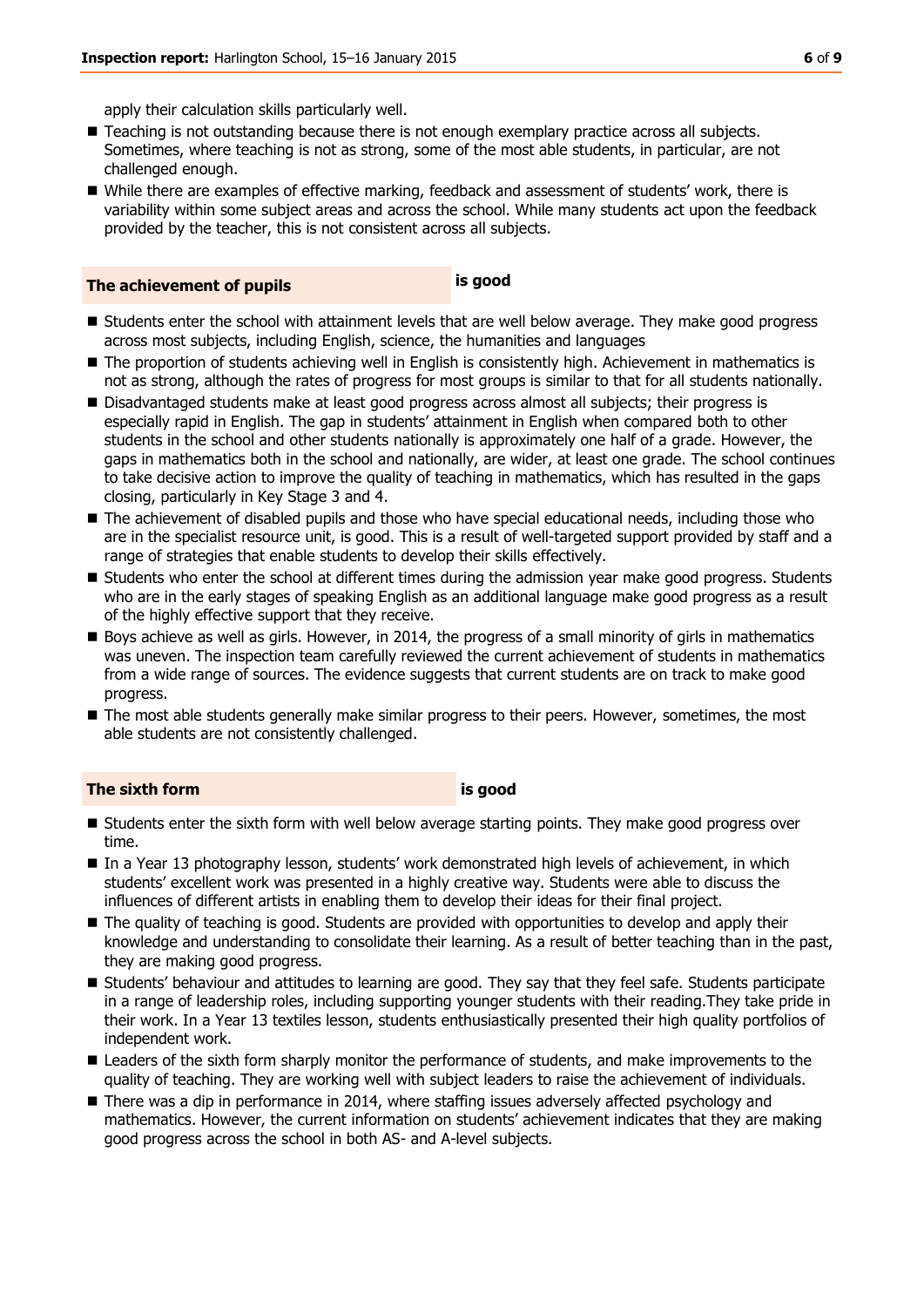# **What inspection judgements mean**

| <b>School</b> |                         |                                                                                                                                                                                                                                                                                                                                                                      |
|---------------|-------------------------|----------------------------------------------------------------------------------------------------------------------------------------------------------------------------------------------------------------------------------------------------------------------------------------------------------------------------------------------------------------------|
| Grade         | <b>Judgement</b>        | <b>Description</b>                                                                                                                                                                                                                                                                                                                                                   |
| Grade 1       | Outstanding             | An outstanding school is highly effective in delivering outcomes that<br>provide exceptionally well for all its pupils' needs. This ensures that pupils<br>are very well equipped for the next stage of their education, training or<br>employment.                                                                                                                  |
| Grade 2       | Good                    | A good school is effective in delivering outcomes that provide well for all<br>its pupils' needs. Pupils are well prepared for the next stage of their<br>education, training or employment.                                                                                                                                                                         |
| Grade 3       | Requires<br>improvement | A school that requires improvement is not yet a good school, but it is not<br>inadequate. This school will receive a full inspection within 24 months<br>from the date of this inspection.                                                                                                                                                                           |
| Grade 4       | Inadequate              | A school that has serious weaknesses is inadequate overall and requires<br>significant improvement but leadership and management are judged to<br>be Grade 3 or better. This school will receive regular monitoring by<br>Ofsted inspectors.                                                                                                                         |
|               |                         | A school that requires special measures is one where the school is failing<br>to give its pupils an acceptable standard of education and the school's<br>leaders, managers or governors have not demonstrated that they have<br>the capacity to secure the necessary improvement in the school. This<br>school will receive regular monitoring by Ofsted inspectors. |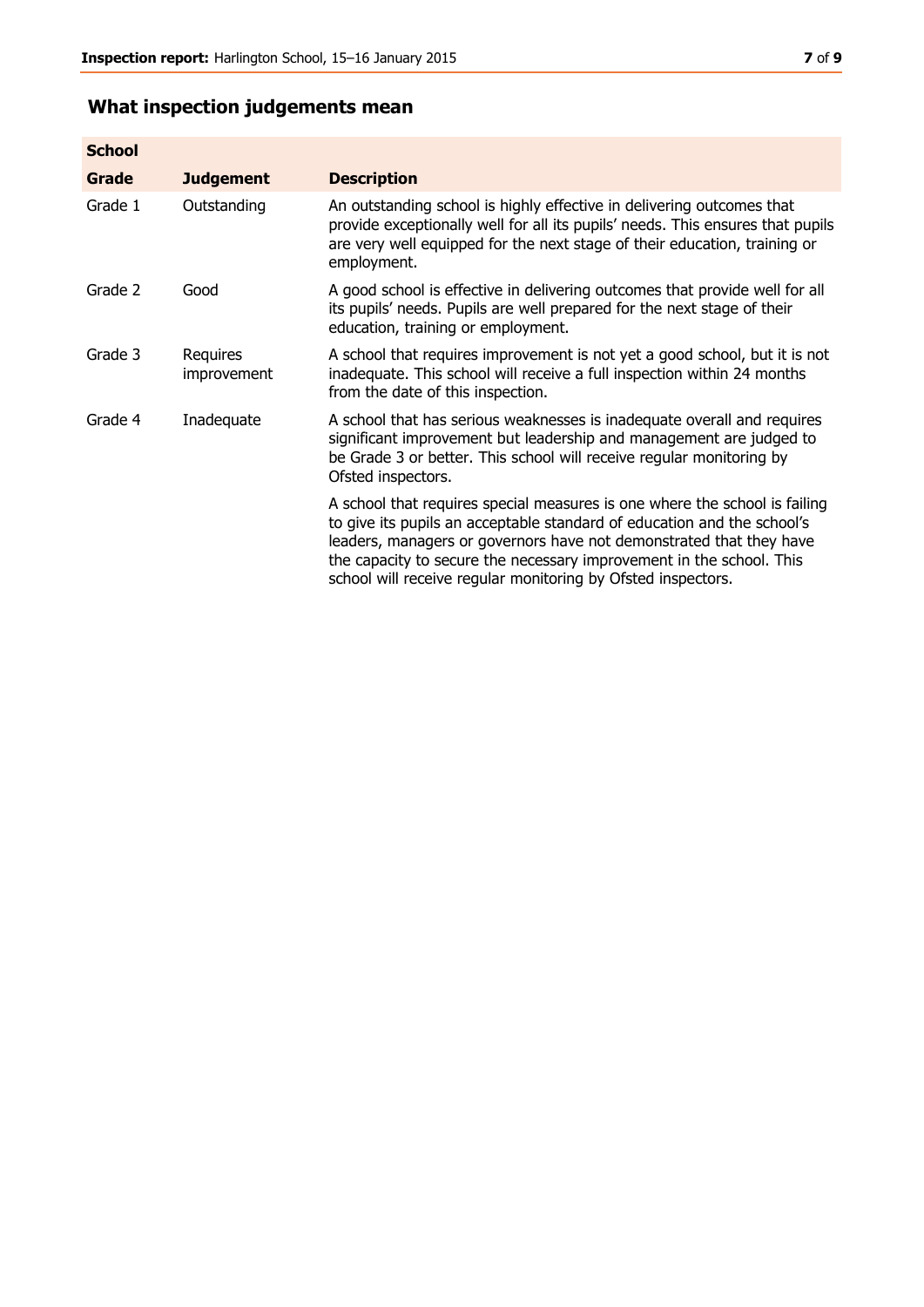### **School details**

| Unique reference number  | 102451     |
|--------------------------|------------|
| <b>Local authority</b>   | Hillingdon |
| <b>Inspection number</b> | 453652     |

This inspection of the school was carried out under section 5 of the Education Act 2005.

| <b>Type of school</b>                      | Secondary                     |
|--------------------------------------------|-------------------------------|
| <b>School category</b>                     | Foundation                    |
| <b>Age range of pupils</b>                 | $11 - 18$                     |
| <b>Gender of pupils</b>                    | Mixed                         |
| Gender of pupils in the sixth form         | Mixed                         |
| <b>Number of pupils on the school roll</b> | 1046                          |
| Of which, number on roll in sixth form     | 209                           |
| <b>Appropriate authority</b>               | The governing body            |
| <b>Chair</b>                               | <b>Cathy Mosdell</b>          |
| <b>Headteacher</b>                         | Elizabeth Horrigan            |
| Date of previous school inspection         | 13-14 February 2013           |
| <b>Telephone number</b>                    | 020 8569 1610                 |
| <b>Fax number</b>                          | 020 8569 1624                 |
| <b>Email address</b>                       | enquries@harlingtonschool.org |